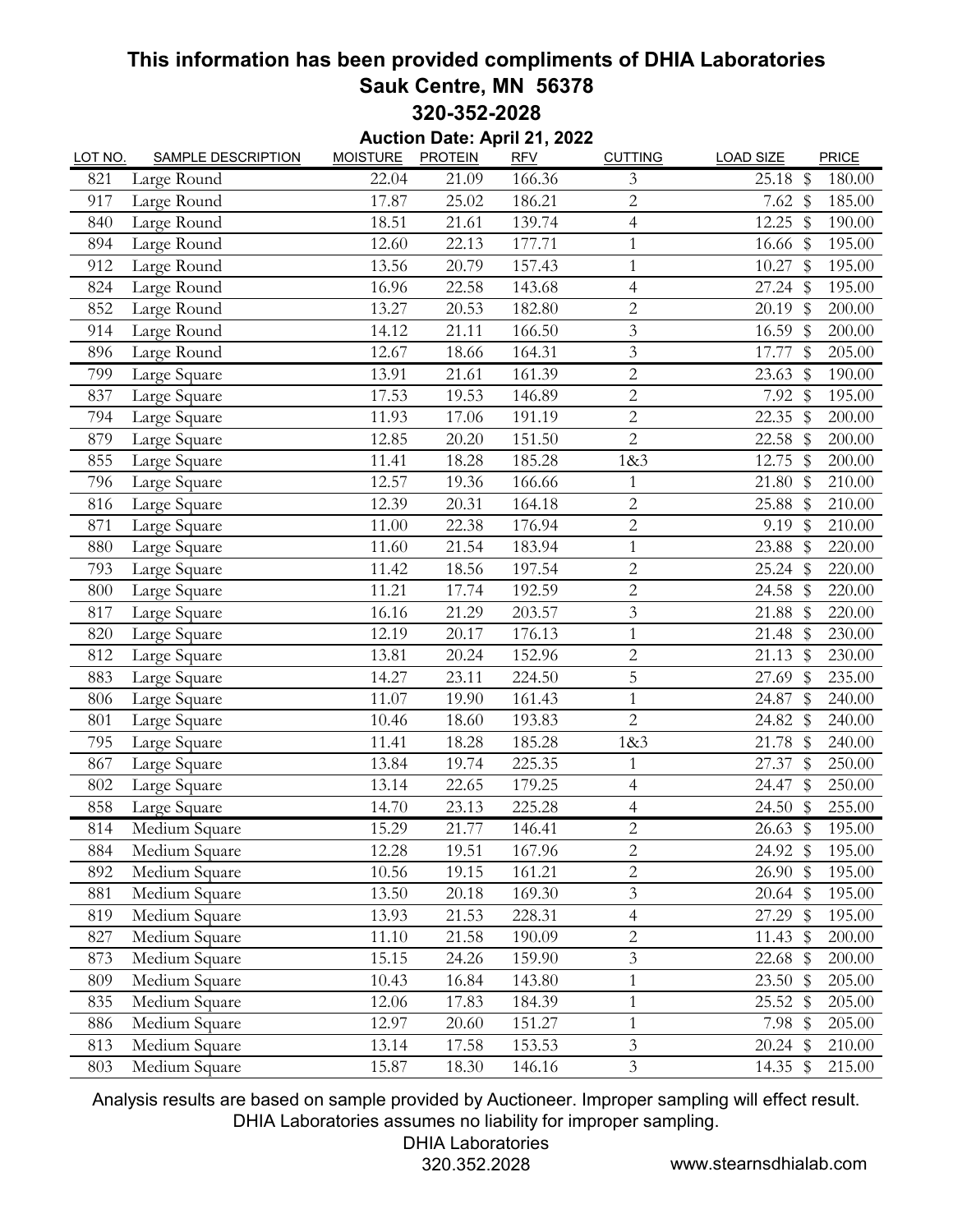## **Auction Date: April 21, 2022**

| LOT NO. | <b>SAMPLE DESCRIPTION</b> | <b>MOISTURE</b> | <b>PROTEIN</b>    | <b>RFV</b> | <b>CUTTING</b>           | <b>LOAD SIZE</b> |                         | PRICE  |
|---------|---------------------------|-----------------|-------------------|------------|--------------------------|------------------|-------------------------|--------|
| 882     | Medium Square             | 15.36           | 19.18             | 151.82     | 3                        | 19.99            | \$                      | 215.00 |
| 857     | Medium Square             | 13.27           | 18.38             | 157.15     | 1                        | 24.41            | \$                      | 220.00 |
| 875     | Medium Square             | 10.75           | 18.98             | 156.38     | 3                        | 27.92 \$         |                         | 220.00 |
| 869     | Medium Square             | 12.68           | 24.29             | 201.50     | 3                        | 25.24 \$         |                         | 225.00 |
| 832     | Medium Square             | 11.87           | 21.81             | 160.89     | 1                        | $25.06$ \$       |                         | 230.00 |
| 864     | Medium Square             | 11.28           | 21.54             | 160.40     | $\mathbf{1}$             | 25.01            | $\sqrt[6]{\frac{1}{2}}$ | 230.00 |
| 919     | Medium Square             | 13.06           | 24.61             | 191.53     | $\overline{c}$           | 21.45            | - \$                    | 230.00 |
| 870     | Medium Square             | 12.83           | 21.68             | 158.90     | 3                        | 24.81            | $\mathbb S$             | 230.00 |
| 834     | Medium Square             | 16.63           | 22.29             | 189.19     | $\overline{\mathcal{L}}$ | 22.46 \$         |                         | 230.00 |
| 818     | Medium Square             | 14.93           | 23.64             | 223.30     | 3                        | 24.36 \$         |                         | 240.00 |
| 805     | Medium Square             | 12.52           | 20.88             | 209.51     | 1                        | 23.23            | $\mathbb S$             | 250.00 |
| 833     | Medium Square             | 10.57           | 17.95             | 151.54     | $\overline{2}$           | $21.94$ \$       |                         | 265.00 |
| 913     | Large Round               | 14.59           | 14.61             | 122.17     | Grass 2                  | 14.00            | $\sqrt[6]{\frac{1}{2}}$ | 90.00  |
| 889     | Large Round               | 15.40           | 4.48              | 64.63      | Grass 1                  | 23.46            | \$                      | 125.00 |
| 890     | Large Round               | 14.72           | 6.14              | 72.69      | Grass 1                  | $20.58$ \$       |                         | 125.00 |
| 891     | Large Round               | 15.79           | 6.44              | 70.35      | Grass 1                  | 26.44 \$         |                         | 125.00 |
| 893     | Large Round               | 21.52           | 6.90              | 68.69      | Grass 1                  | 23.85            | \$                      | 125.00 |
| 862     | Large Round               | 12.69           | 5.96              | 65.93      | Grass                    | 10.60~\$         |                         | 140.00 |
| 861     | Large Round               | 12.95           | 5.15              | 75.24      | Grass                    | 13.83            | $\sqrt[6]{\frac{1}{2}}$ | 150.00 |
| 863     | Large Round               | 22.11           | 13.75             | 106.81     | Grass                    | 18.80            | $\mathbb{S}$            | 155.00 |
| 848     | Large Round               | 12.92           | 9.98              | 79.00      | Grass 1                  | 9.80             | \$                      | 160.00 |
| 851     | Large Round               | 24.51           | 12.28             | 74.29      | Grass 1                  | 17.69            | \$                      | 170.00 |
| 808     | Large Round               | 13.58           | 9.40              | 95.90      | Grass 2                  | 21.42 \$         |                         | 170.00 |
| 843     | Large Round               | 12.71           | 9.46              | 80.26      | Grass 1                  | 18.74 \$         |                         | 175.00 |
| 849     | Large Round               | 10.67           | 10.76             | 92.51      | Grass 1                  | 9.77             | \$                      | 175.00 |
| 842     | Large Round               | 10.67           | 10.76             | 92.51      | Grass 2                  | 8.79             | \$                      | 175.00 |
| 850     | Large Round               | 13.04           | 10.62             | 77.66      | Grass 1                  | 9.85             | $\sqrt[6]{\frac{1}{2}}$ | 185.00 |
| 844     | Large Round               | 12.84           | 11.03             | 97.33      | Grass 2                  | 8.67             | $\sqrt[6]{\frac{1}{2}}$ | 185.00 |
| 845     | Large Round               | 10.67           | 10.76             | 92.51      | Grass 2                  | 10.92 \$         |                         | 185.00 |
| 826     | Large Round               | 11.35           | 10.78             | 110.10     | Grass 2                  | 20.54            | $\mathbb S$             | 195.00 |
| 895     | Large Round               | 12.20           | 9.80              | 98.64      | Grass 4                  | 19.35 \$         |                         | 195.00 |
| 822     | Large Round               | 12.91           | 11.20             | 91.91      | Grass 2                  | 17.94 \$         |                         | 200.00 |
| 823     | Large Round               | 14.29           | 11.22             | 102.77     | Grass 2                  | $20.63$ \$       |                         | 200.00 |
| 847     | Large Round               | 13.75           | 12.31             | 102.80     | Grass 2                  | 19.71            | $\sqrt[6]{\frac{1}{2}}$ | 200.00 |
| 830     | Large Round               | 13.44           | 7.01              | 82.00      | Grass 2                  | 8.79 \$          |                         | 205.00 |
| 846     | Large Round               | 13.63           | 13.26             | 111.11     | Grass 2                  | 18.42 \$         |                         | 205.00 |
| 853A    | Large Round               | 10.67           | 10.76             | 92.51      | Grass 2                  | 8.79 \$          |                         | 210.00 |
| 877     | Large Square              | 21.38           | 13.78             | 102.79     | Grass 3                  | $20.15$ \$       |                         | 175.00 |
| 888     | Medium Square             | 12.47           | 9.49              | 86.52      | Grass 1                  | 22.59            | - \$                    | 190.00 |
| 897     | Large Round               | 15.00           | 15.55             | 127.48     | Mixed 2                  | 22.00            | $\mathbb{S}$            | 50.00  |
| 841     | Large Round               | 16.98           | 22.30             | 135.72     | Mixed 4                  | 12.35            | \$                      | 190.00 |
| 916     | Large Round               | 10.16           | 15.92             | 107.76     | Mixed 1                  | 8.40~\$          |                         | 200.00 |
| 815     | Large Round               | 16.66           | 16.66             | 96.36      | Mixed 1                  | 21.75 \$         |                         | 205.00 |
| 860     | None Given                | 13.81           | 18.37             | 142.28     | Mixed 2                  | $10.26$ \$       |                         | 190.00 |
| 868     | Large Square              |                 | <b>OAT BARLEY</b> |            |                          | 25.48            | \$                      | 140.00 |

Analysis results are based on sample provided by Auctioneer. Improper sampling will effect result. DHIA Laboratories assumes no liability for improper sampling.

DHIA Laboratories

320.352.2028 www.stearnsdhialab.com